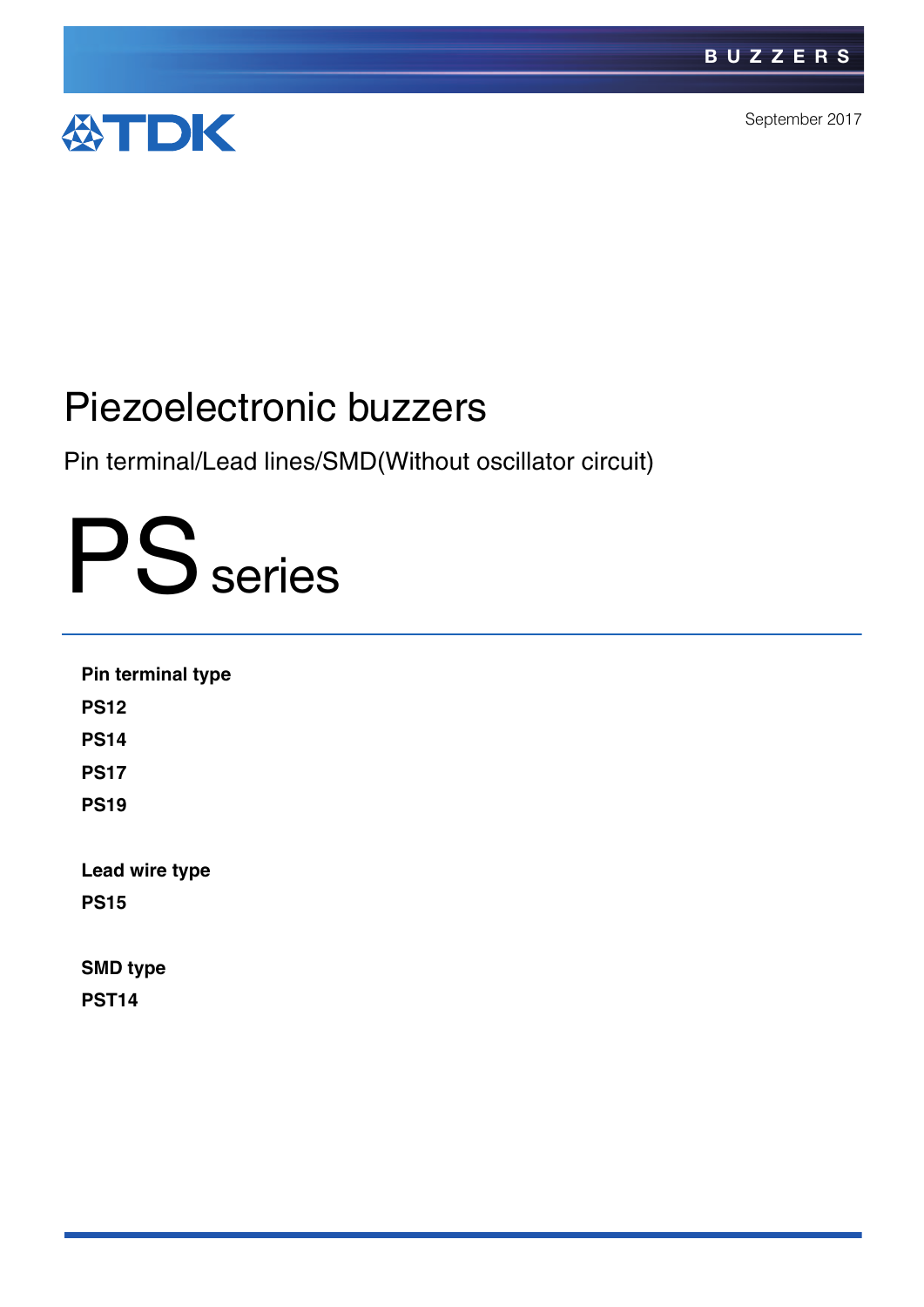(2/17)

### **Piezoelectronic buzzers**

**Pin terminal/Lead lines/SMD(Without oscillator circuit)**

# **Overview of the PS series**

#### **FEATURES**

- Sounding body(unimorph) that piezo bonded the diaphragm is used, and attach on circuit, and is easy design high performance efficiency piezoelectric buzzer.
- $\bigcirc$  They feature extremely low power consumption in comparison to electromagnetic units.
- Because these buzzers are designed for external excitation, the same part can serve as both a musical tone oscillator and a buzzer.
- $\bigcirc$  They can be used with automated inserters. Moisture-resistant models are also available.
- The lead wire type(PS1550L40N) with both-sided adhesive tape installed easily is prepared.

#### **APPLICATION**

Electric ranges, washing machines, computer terminals, various devices that require speech synthesis output.

#### **RECOMMENDED OPERATING CIRCUIT EXAMPLE**



<sup>∗</sup> Resistor to do charging and discharging to a piezoelectric element (Value of about 1kΩ is good efficiency).

#### **SOUND MEASURING METHOD**



RoHS Directive Compliant Product: See the following for more details. https://product.tdk.com/info/en/environment/rohs/index.html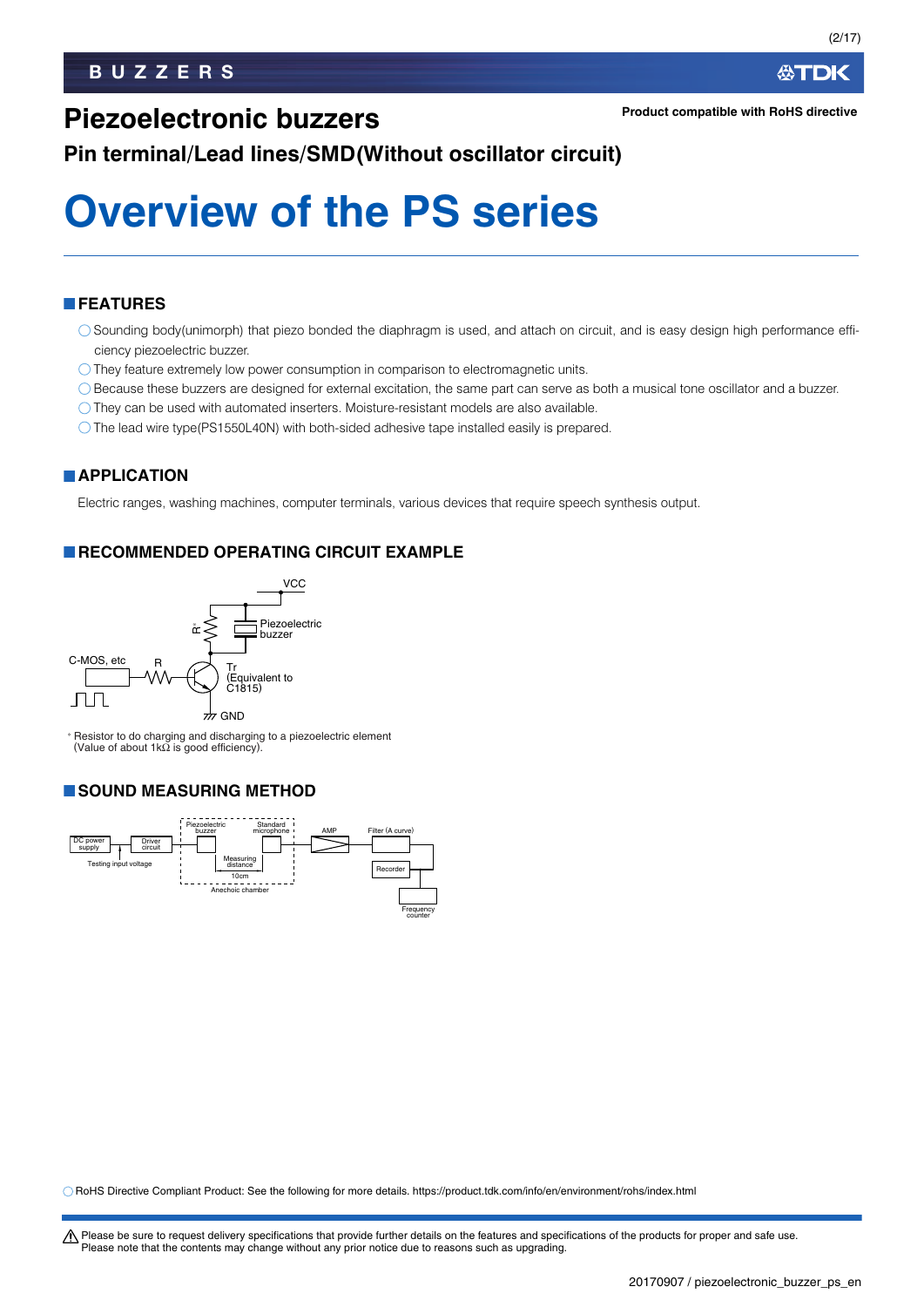(3/17)

### **Overview of the PS series**

#### **PRODUCT LINEUP**

|                   |                    |              | <b>Outside</b><br>dimensions       |                                        |                                  | <b>Characteristics</b>                          |                |                                               |
|-------------------|--------------------|--------------|------------------------------------|----------------------------------------|----------------------------------|-------------------------------------------------|----------------|-----------------------------------------------|
| <b>Type</b>       |                    | Part No.     | <b>Outside</b><br>diameter<br>(mm) | Height<br>[excluding terminal]<br>(mm) | <b>Terminal</b><br>pitch<br>(mm) | <b>Sound pressure Frequency</b><br>(dB(A)/10cm) | (kHz)          | Input voltage<br>(Vo-P)[rectangular<br>waves] |
| <b>PS12</b>       |                    | PS1240P02BT  | ø12.2                              | 6.5                                    | 5                                | 70 min.                                         | 4              | 3                                             |
|                   |                    | PS1240P02CT3 | ø12.2                              | 3.5                                    | 5                                | 60 min.                                         | $\overline{4}$ | 3                                             |
| <b>PS14</b>       |                    | PS1440P02BT  | ø14                                | 8                                      | 5                                | 75 min.                                         | 4              | 3                                             |
|                   |                    | PS1420P02CT  | Ø14                                | 11                                     | 5                                | 70 min.                                         | $\overline{2}$ | 5                                             |
|                   | PS1720P02          | Ø17          | 8                                  | 10                                     | 70 min.                          | $\overline{2}$                                  | 3              |                                               |
| <b>PS17</b>       |                    | PS1740P02E   | Ø17                                | 7.5                                    | 10                               | 75 min.                                         | 4              | 3                                             |
|                   | <b>PS1740P02CE</b> | Ø17          | 4.6                                | 10                                     | 60 min.                          | 4                                               | 3              |                                               |
| <b>PS19</b>       |                    | PS1927P02    | ø19                                | 10.5                                   | 20                               | 90 min.                                         | 2.7            | 10                                            |
|                   |                    | PS1920P02    | ø19                                | 10.5                                   | 20                               | 80 min.                                         | $\overline{c}$ | 10                                            |
| PST <sub>14</sub> |                    | PST1423P02   | $\Box$ 14                          | (9)                                    |                                  | 84 min.                                         | 2.3            | 24Vp-p (±12V0-p)                              |
| <b>PS15</b>       |                    | PS1550L40N   | ø15                                | 1.6                                    |                                  | Depend on the<br>installation condi-<br>tion    |                | 20V0-P max.                                   |

|             | Part No.           | <b>Application</b>                                                  | <b>Features</b>                                                  |
|-------------|--------------------|---------------------------------------------------------------------|------------------------------------------------------------------|
| <b>PS12</b> | PS1240P02BT        |                                                                     | Compact/automatic mountable/12.7mm pitch radial taping           |
|             | PS1240P02CT3       |                                                                     | Thin type/automatic mountable/12.7mm pitch radial taping         |
|             | PS1440P02BT        | For warning and alarm sounds                                        | High sound pressure/automatic mountable/15mm pitch radial taping |
|             | PS1420P02CT        | tioners, refrigerators, fan forced<br>heaters, cordless telephones, | Low frequency tone/automatic mountable/15mm pitch radial taping  |
| <b>PS17</b> | PS1720P02          | etc.)                                                               | Low frequency tone / High sound pressure                         |
|             | PS1740P02E         |                                                                     | High sound pressure                                              |
|             | <b>PS1740P02CE</b> |                                                                     | Thin type                                                        |
|             | PS1927P02          | For potted circuit (washing                                         | High sound pressure / Water-proof processing element             |
| <b>PS19</b> | PS1920P02          | hot water supply systems, etc.)                                     | Low frequency tone / Water-proof processing element              |
|             | PST1423P02         | applicable to automobile equip-<br>ment                             | SMD / Taping products                                            |
|             | <b>PS1550L40N</b>  | Digital camera                                                      | Thin type / Installation easy                                    |
|             |                    |                                                                     | of home appliances(air condi-<br>machines, drying machines,      |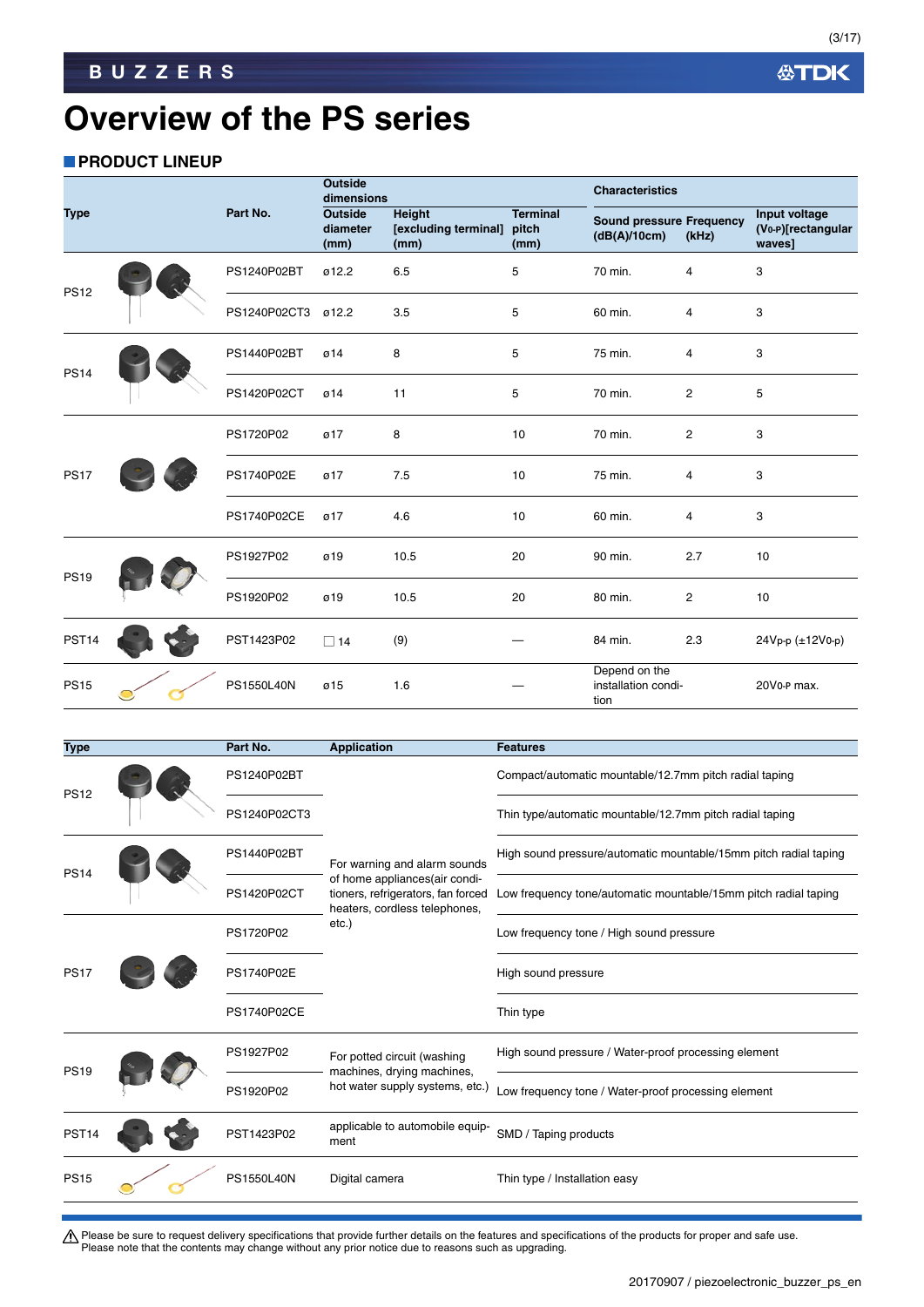(4/17)

# **Pin terminal type PS12**

#### **PS1240P02BT**

#### **FEATURES**

- $\bigcirc$  Miniature size(ø12.2×T6.5mm).
- $\bigcirc$  High cost performance.
- $\bigcirc$  Suitable for automatic radial taping machine(12.7mm-pitch).

#### **SHAPE & DIMENSIONS**







Dimensions in mm

#### **SPECIFICATIONS**

| Sound pressure              | $70dB(A)/10cm$ min.      | [at 4kHz, 3Vo-P rectangular waves, measuring temperature: 25±5°C, humidity: 60±10%] |
|-----------------------------|--------------------------|-------------------------------------------------------------------------------------|
| Operating temperature range | $-10$ to $+70^{\circ}$ C |                                                                                     |
| <b>Storage conditions</b>   |                          | $+5$ to $+40^{\circ}$ C, 20 to 70%RH, please use within 6 months                    |
| Maximum input voltage       | 30V <sub>0-P</sub> max.  | <b>Iwithout DC biasl</b>                                                            |
| Minimum delivery unit       | 2500 pieces              | $[500$ pieces/1 reel $\times$ 5 reelsl                                              |

#### **FREQUENCY SOUND PRESSURE CHARACTERISTICS**



#### $\Box$ SINE WAVE DRIVE  $\Box$ SQUARE WAVE DRIVE

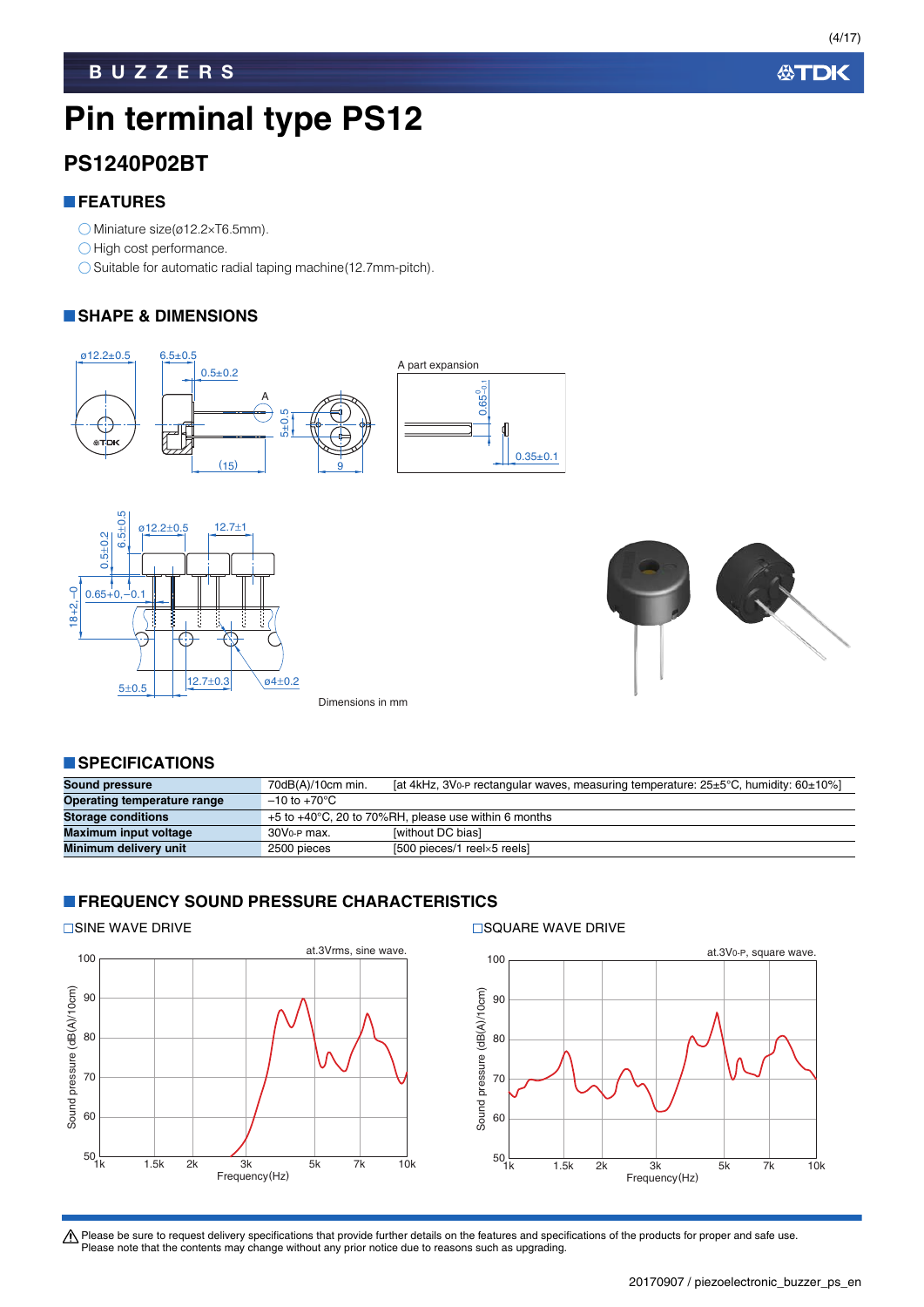(5/17)

# **Pin terminal type PS12**

### **PS1240P02CT3**

#### **FEATURES**

 $\bigcirc$  Thin type(ø12.2×T3.5mm).

 $\bigcirc$  Suitable for automatic radial taping machine(12.7mm-pitch).

#### **SHAPE & DIMENSIONS**







#### **SPECIFICATIONS**

| <b>Sound pressure</b>       | 60dB(A)/10cm min.        | [at 4kHz, 3V <sub>0</sub> -P rectangular waves, measuring temperature: $25\pm5^{\circ}$ C, humidity: $60\pm10\%$ ] |
|-----------------------------|--------------------------|--------------------------------------------------------------------------------------------------------------------|
| Operating temperature range | $-10$ to $+70^{\circ}$ C |                                                                                                                    |
| <b>Storage conditions</b>   |                          | $+5$ to $+40^{\circ}$ C, 20 to 70%RH, please use within 6 months                                                   |
| Maximum input voltage       | 30V <sub>0-P</sub> max.  | <b>Iwithout DC biasl</b>                                                                                           |
| Minimum delivery unit       | 2500個                    | $[500 \text{ pieces}/1 \text{ freely}-5 \text{ feels}]$                                                            |

#### **FREQUENCY SOUND PRESSURE CHARACTERISTICS**



 $\square$ SINE WAVE DRIVE  $\square$ SQUARE WAVE DRIVE

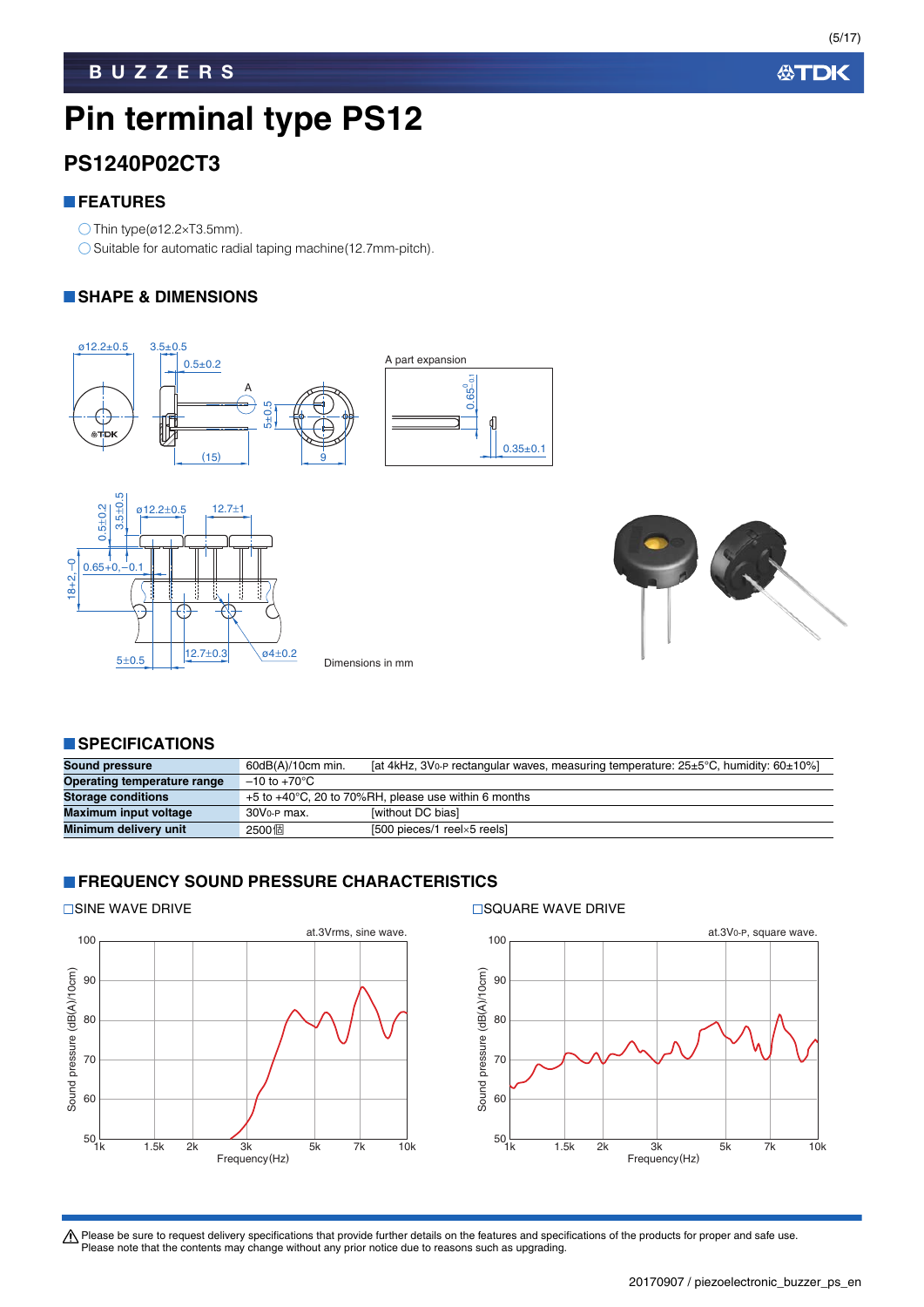(6/17)

# **Pin terminal type PS14**

#### **PS1440P02BT**

#### **FEATURES**

- O High sound pressure.
- $\bigcirc$  Miniature size(ø14×T8mm).
- $\bigcirc$  Suitable for automatic radial taping machine(15mm-pitch).

#### **SHAPE & DIMENSIONS**







#### **SPECIFICATIONS**

| <b>Sound pressure</b>       | $75dB(A)/10cm$ min.      | [at 4kHz, 3Vo-P rectangular waves, measuring temperature: $25\pm5^{\circ}$ C, humidity: $60\pm10\%$ ] |
|-----------------------------|--------------------------|-------------------------------------------------------------------------------------------------------|
| Operating temperature range | $-10$ to $+70^{\circ}$ C |                                                                                                       |
| <b>Storage conditions</b>   |                          | $+5$ to $+40^{\circ}$ C, 20 to 70%RH, please use within 6 months                                      |
| Maximum input voltage       | 30V <sub>0-P</sub> max.  | <b>Iwithout DC biasl</b>                                                                              |
| Minimum delivery unit       | 1750 pieces              | [350 pieces/1 reelx5 reels]                                                                           |

#### **FREQUENCY SOUND PRESSURE CHARACTERISTICS**



 $\square$ SINE WAVE DRIVE  $\square$ SQUARE WAVE DRIVE

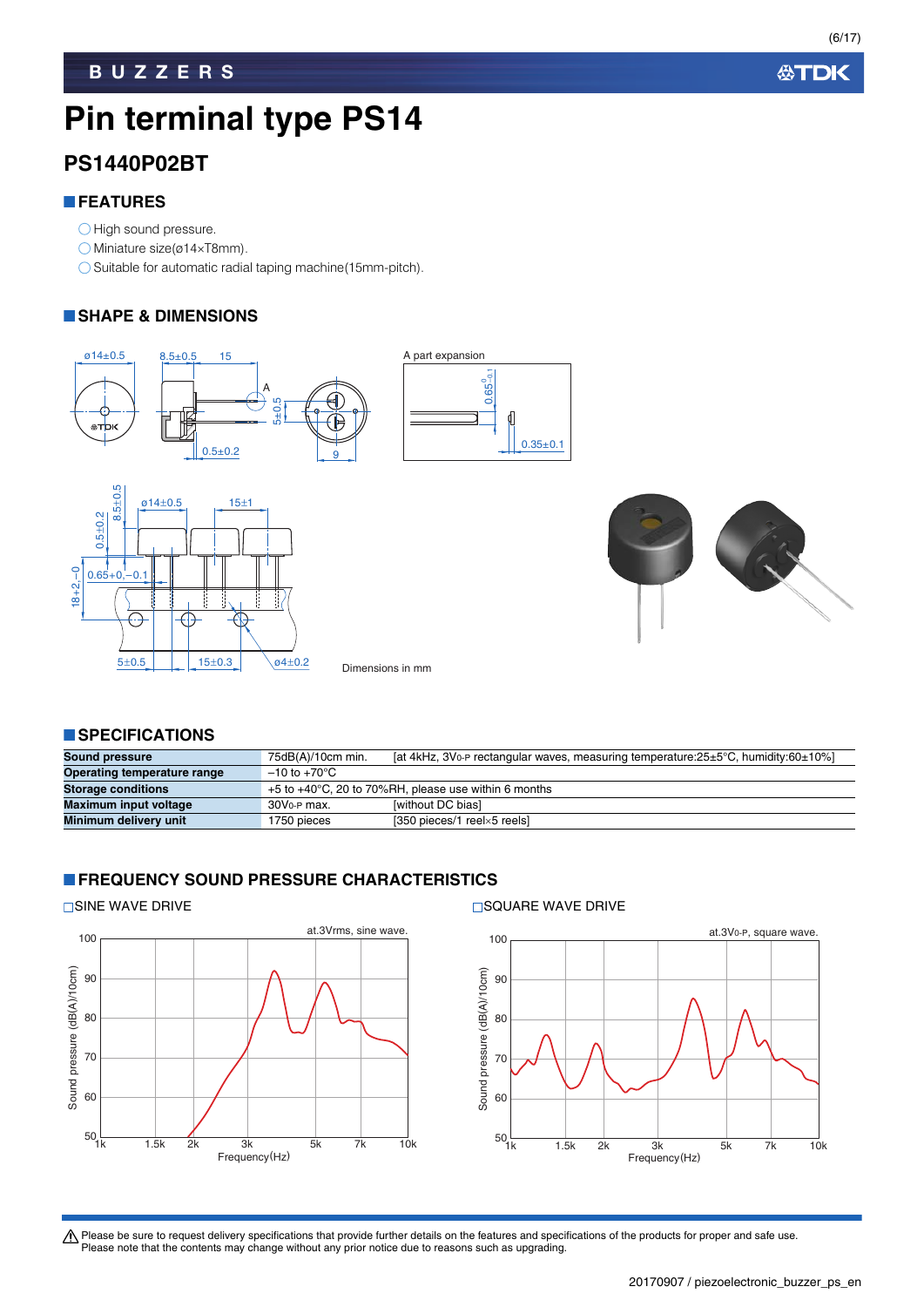(7/17)

# **Pin terminal type PS14**

### **PS1420P02CT**

#### **FEATURES**

◯ Low frequency tone(2kHz).

 $\bigcirc$  Suitable for automatic radial taping machine(15mm-pitch).

#### **SHAPE & DIMENSIONS**







Dimensions in mm

#### **SPECIFICATIONS**

| <b>Sound pressure</b>       | $70dB(A)/10cm$ min.      | [at 2kHz, 5V <sub>0</sub> -P rectangular waves, measuring temperature: $25\pm5\degree$ C, humidity: $60\pm10\%$ ] |
|-----------------------------|--------------------------|-------------------------------------------------------------------------------------------------------------------|
| Operating temperature range | $-10$ to $+70^{\circ}$ C |                                                                                                                   |
| <b>Storage conditions</b>   |                          | $+5$ to $+40^{\circ}$ C, 20 to 70%RH, please use within 6 months                                                  |
| Maximum input voltage       | 30V <sub>0-P</sub> max.  | <b>Iwithout DC biasi</b>                                                                                          |
| Minimum delivery unit       | 1750 pieces              | [350 pieces/1 reelx5 reels]                                                                                       |

#### **FREQUENCY SOUND PRESSURE CHARACTERISTICS**



 $\square$ SINE WAVE DRIVE  $\square$ SQUARE WAVE DRIVE

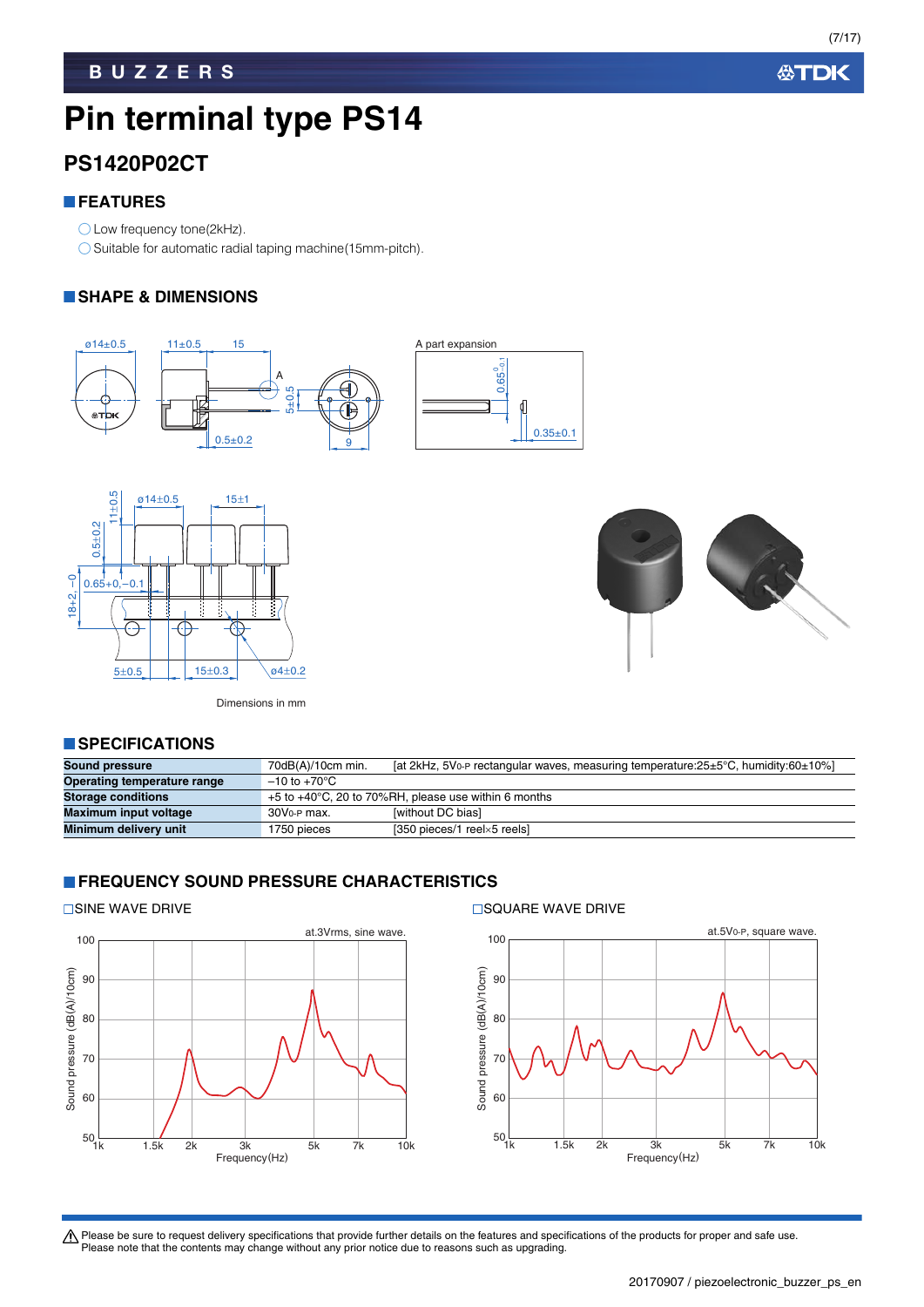# **Pin terminal type PS17**

#### **PS1720P02**

#### **FEATURES**

O Low frequency tone. O High sound pressure.

#### **SHAPE & DIMENSIONS**



Tolerance: ±0.3 Dimensions in mm



#### **SPECIFICATIONS**

| <b>Sound pressure</b>       | [at 2kHz, 3V <sub>0</sub> -P rectangular waves, measuring temperature: $25\pm5\degree$ C, humidity: $60\pm10\%$ ]<br>$70dB(A)/10cm$ min. |
|-----------------------------|------------------------------------------------------------------------------------------------------------------------------------------|
| Operating temperature range | $-10$ to $+70^{\circ}$ C                                                                                                                 |
| <b>Storage conditions</b>   | $+5$ to $+40^{\circ}$ C, 20 to 70%RH, please use within 6 months                                                                         |
| Maximum input voltage       | <b>Iwithout DC biasl</b><br>30V <sub>0-P</sub> max.                                                                                      |
| Minimum delivery unit       | 1500 pieces                                                                                                                              |

#### **FREQUENCY SOUND PRESSURE CHARACTERISTICS**



 $\square$ SINE WAVE DRIVE  $\square$ SQUARE WAVE DRIVE



Please be sure to request delivery specifications that provide further details on the features and specifications of the products for proper and safe use.<br>Please note that the contents may change without any prior notice d

**公TDK**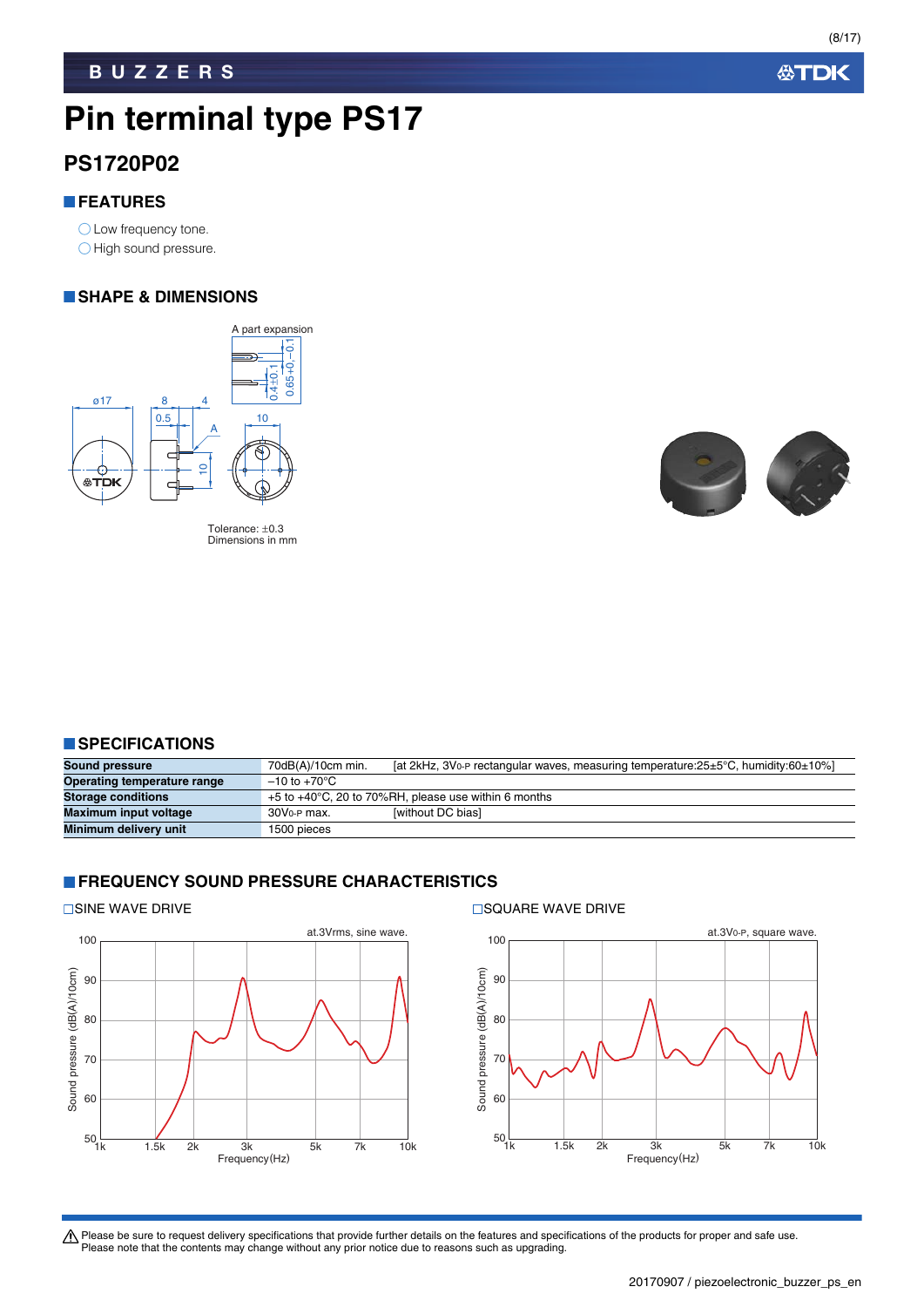# **Pin terminal type PS17**

#### **PS1740P02E**

#### **FEATURES**

O High sound pressure.

#### **SHAPE & DIMENSIONS**



Tolerance: ±0.3 Dimensions in mm



#### **SPECIFICATIONS**

| <b>Sound pressure</b>       | [at 4kHz, 3V <sub>0</sub> -P rectangular waves, measuring temperature: $25\pm5^{\circ}$ C, humidity: $60\pm10\%$ ]<br>75dB(A)/10cm min. |
|-----------------------------|-----------------------------------------------------------------------------------------------------------------------------------------|
| Operating temperature range | $-10$ to $+70^{\circ}$ C                                                                                                                |
| <b>Storage conditions</b>   | $+5$ to $+40^{\circ}$ C, 20 to 70%RH, please use within 6 months                                                                        |
| Maximum input voltage       | <b>Iwithout DC biasl</b><br>$30V0$ -P max.                                                                                              |
| Minimum delivery unit       | 1500 pieces                                                                                                                             |

#### **FREQUENCY SOUND PRESSURE CHARACTERISTICS**





Please be sure to request delivery specifications that provide further details on the features and specifications of the products for proper and safe use.<br>Please note that the contents may change without any prior notice d

**公TDK**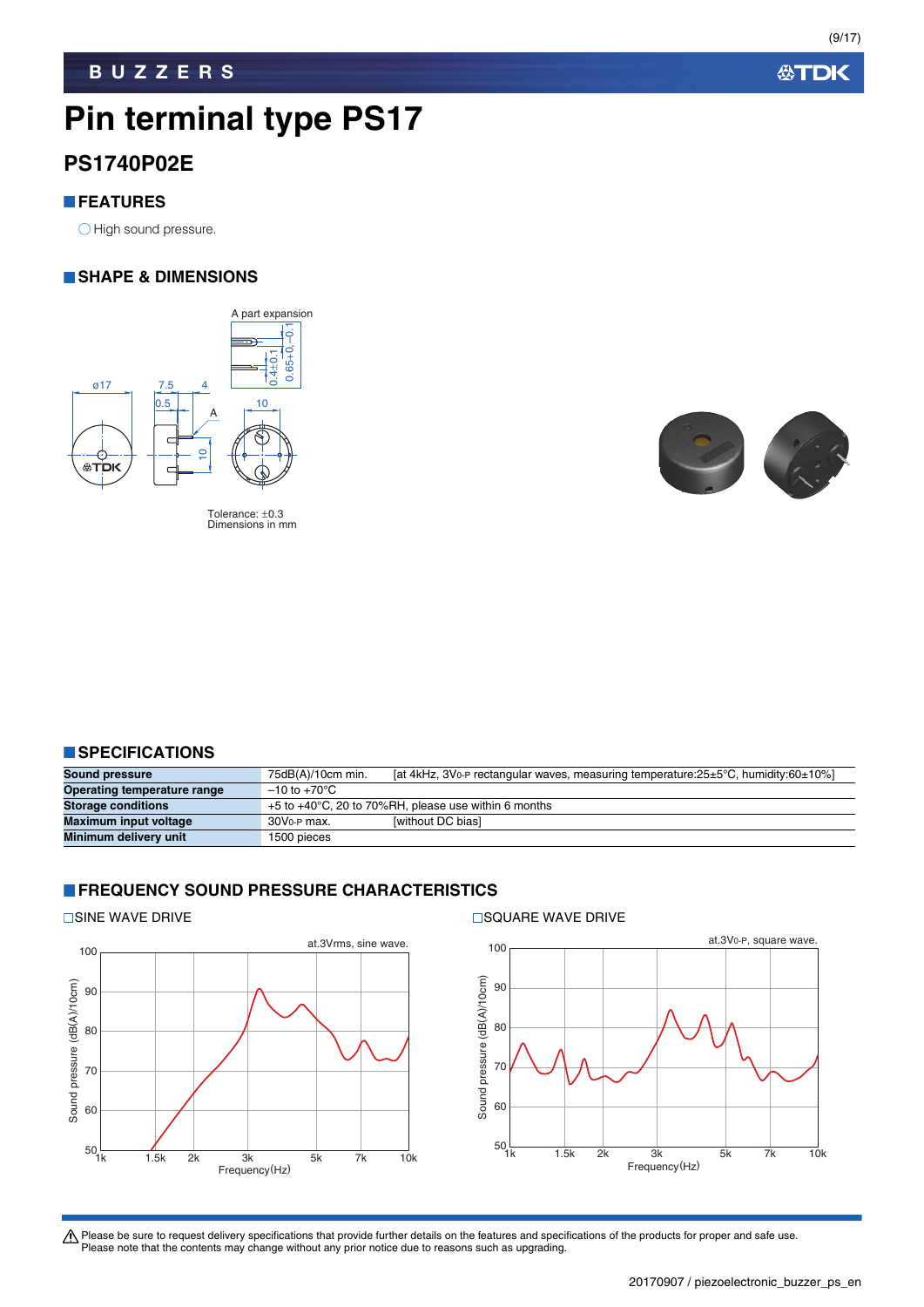公TDK

#### **BUZZERS**

# **Pin terminal type PS17**

#### **PS1740P02CE**

#### **FEATURES**

 $\bigcirc$  Thin type.

#### **SHAPE & DIMENSIONS**



Tolerance: ±0.3 Dimensions in mm

#### **SPECIFICATIONS**

| Sound pressure              | [at 4kHz, 3Vo-P rectangular waves, measuring temperature: $25\pm5^{\circ}$ C, humidity: 60 $\pm10\%$ ]<br>60dB(A)/10cm min. |
|-----------------------------|-----------------------------------------------------------------------------------------------------------------------------|
| Operating temperature range | $-10$ to $+70^{\circ}$ C                                                                                                    |
| <b>Storage conditions</b>   | $+5$ to $+40^{\circ}$ C, 20 to 70%RH, please use within 6 months                                                            |
| Maximum input voltage       | <b>Iwithout DC biasi</b><br>30V <sub>0-P</sub> max.                                                                         |
| Minimum delivery unit       | 1500 pieces                                                                                                                 |

#### **FREQUENCY SOUND PRESSURE CHARACTERISTICS**

 $\square$ SINE WAVE DRIVE  $\square$ SQUARE WAVE DRIVE





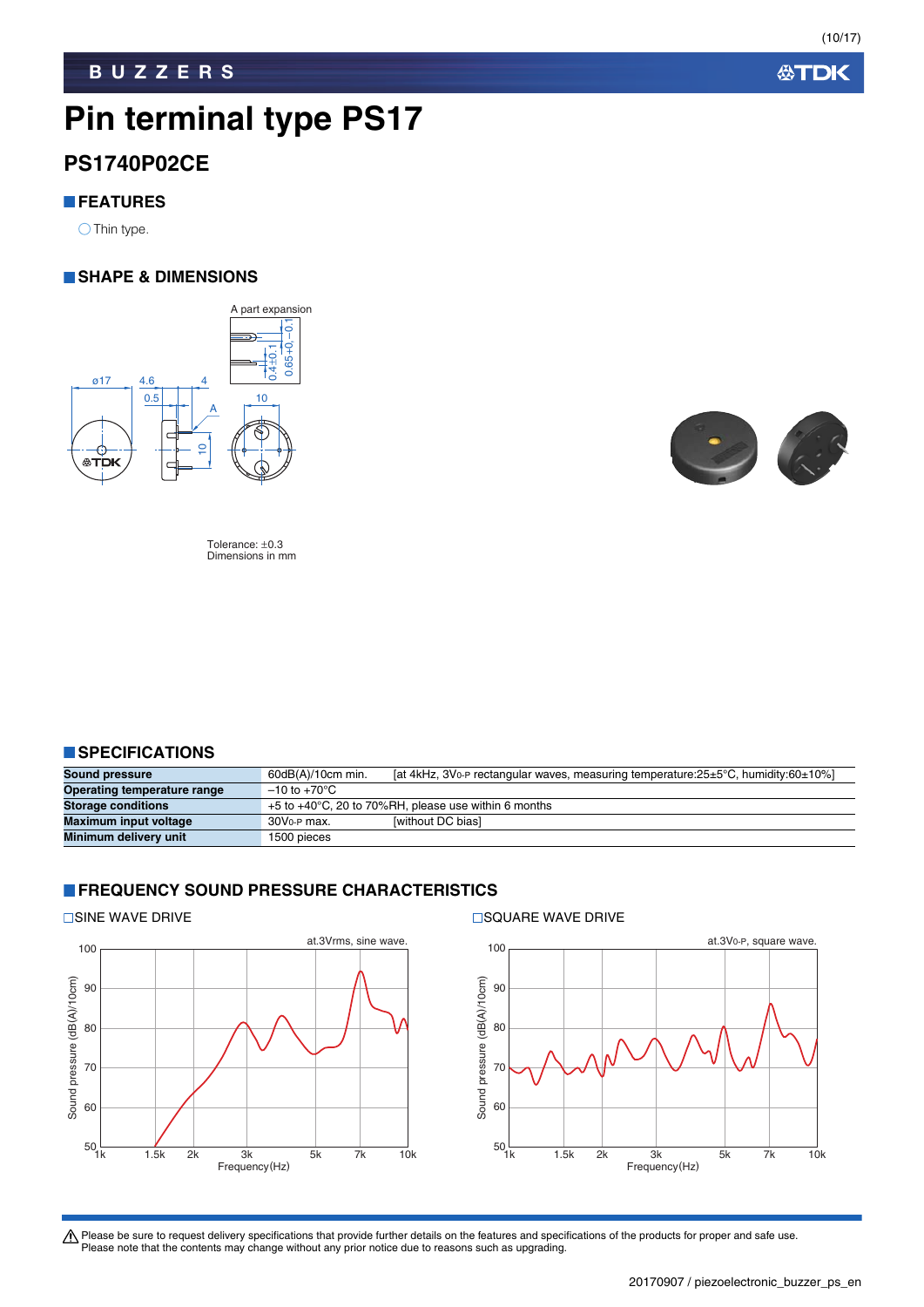公TDK

(11/17)

# **Pin terminal type PS19**

### **PS1920P02**

#### **FEATURES**

- ◯ Low frequency tone(2kHz).
- O Piezo element is coated with water proof processing.

#### **SHAPE & DIMENSIONS**





#### **SPECIFICATIONS**

| <b>Sound pressure</b>       | $80dB(A)/10cm$ min.      | [at 2kHz, 10V <sub>0</sub> -P rectangular waves, measuring temperature: $25\pm5^{\circ}$ C, humidity: $60\pm10\%$ ] |
|-----------------------------|--------------------------|---------------------------------------------------------------------------------------------------------------------|
| Operating temperature range | $-10$ to $+70^{\circ}$ C |                                                                                                                     |
| <b>Storage conditions</b>   |                          | $+5$ to $+40^{\circ}$ C, 20 to 70%RH, please use within 6 months                                                    |
| Maximum input voltage       | 20V <sub>0-P</sub> max.  | <b>Iwithout DC biasl</b>                                                                                            |
| Minimum delivery unit       | 600 pieces               |                                                                                                                     |

#### **FREQUENCY SOUND PRESSURE CHARACTERISTICS**



 $\square$ SINE WAVE DRIVE  $\square$ SQUARE WAVE DRIVE

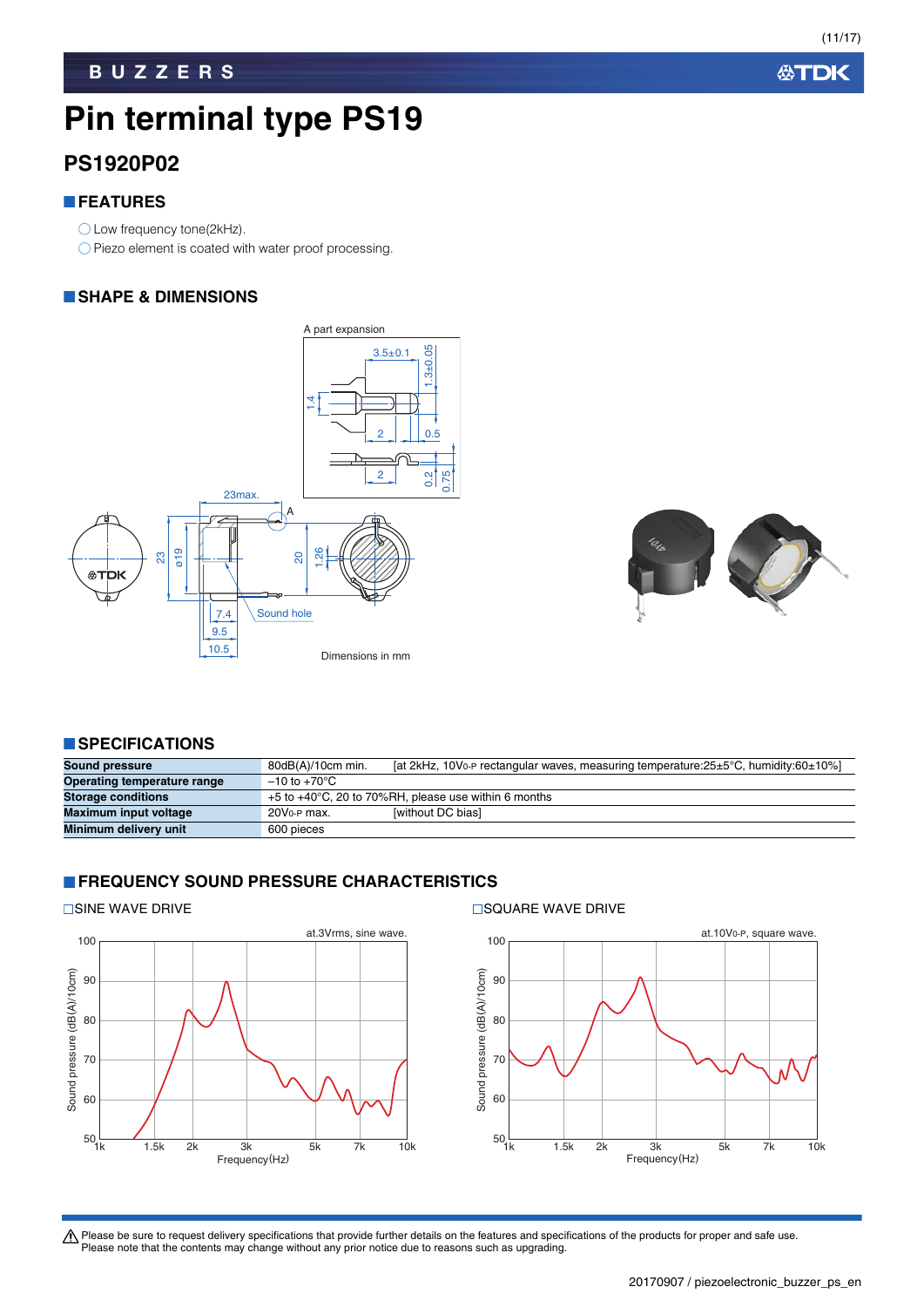公TDK

(12/17)

# **Pin terminal type PS19**

### **PS1927P02**

#### **FEATURES**

- O High sound pressure.
- O Piezo element is coated with water proof processing.

#### **SHAPE & DIMENSIONS**





#### **SPECIFICATIONS**

| <b>Sound pressure</b>       | [at 2.7kHz, 10V <sub>0</sub> -P rectangular waves, measuring temperature: 25±5°C, humidity: 60±10%]<br>$90dB(A)/10cm$ min. |
|-----------------------------|----------------------------------------------------------------------------------------------------------------------------|
| Operating temperature range | $-10$ to $+70^{\circ}$ C                                                                                                   |
| <b>Storage conditions</b>   | $+5$ to $+40^{\circ}$ C, 20 to 70%RH, please use within 6 months                                                           |
| Maximum input voltage       | <b>Iwithout DC biasl</b><br>20V <sub>0</sub> -P max.                                                                       |
| Minimum delivery unit       | 600 pieces                                                                                                                 |

#### **FREQUENCY SOUND PRESSURE CHARACTERISTICS**



 $\square$ SINE WAVE DRIVE  $\square$ SQUARE WAVE DRIVE

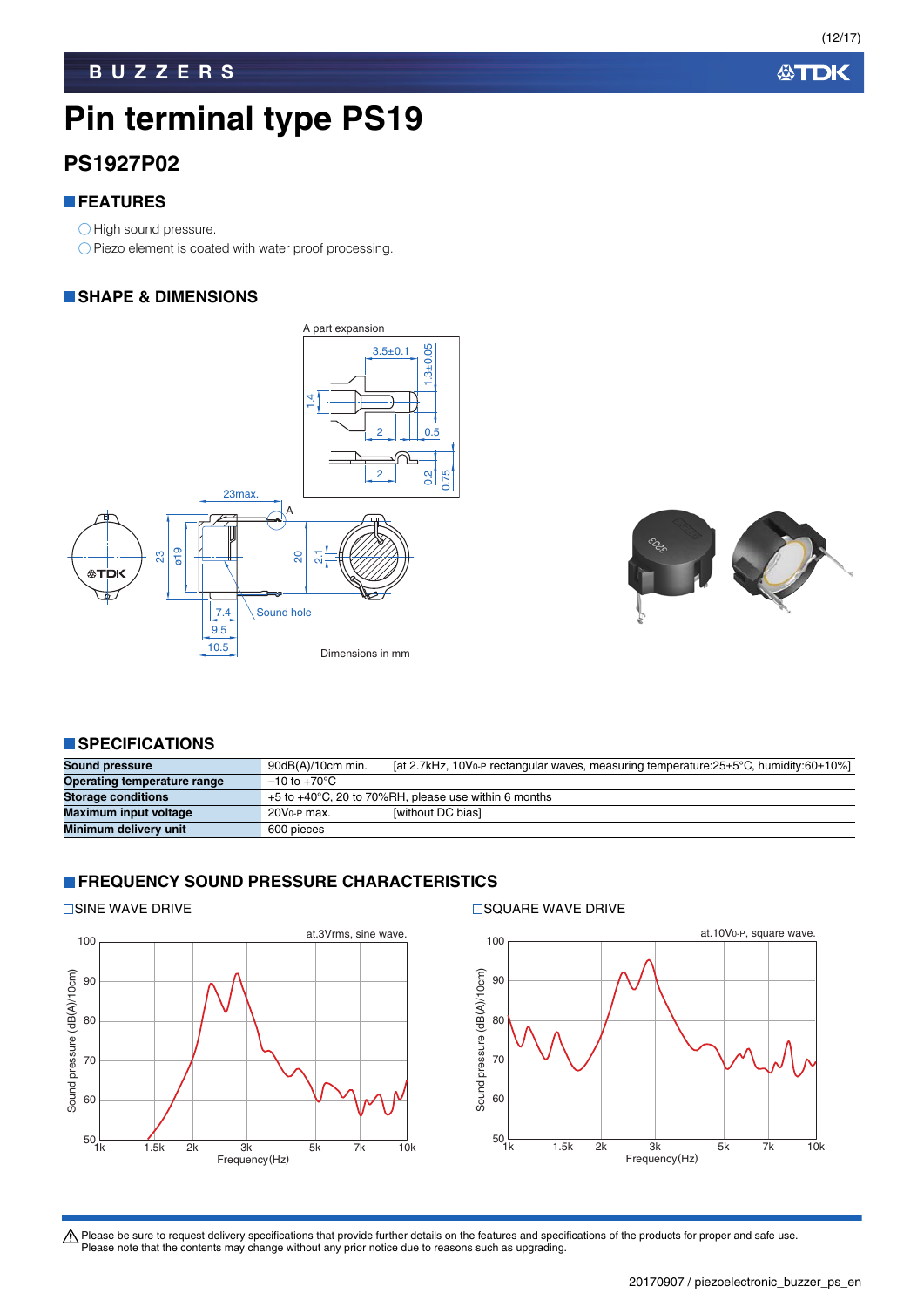公TDK

# **SMD type PST14**

### **PST1423P02**

#### **FEATURES**

These high reliability electromagnetic buzzers are applicable to automobile equipment. ◯ Suitable for surface mount process(SMD). Stand up to reflow process twice.

#### **SHAPE & DIMENSIONS**



#### **RECOMMENDED LAND PATTERN**



Dimensions in mm

#### **SPECIFICATIONS**

| <b>Sound pressure</b>       | [at 2.3kHz 24VP-P $(\pm 12V)$ rectangular waves, measuring temperature:25 $\pm$ 5°C, humidity:60 $\pm$ 10%]<br>84dB(A)/10cm min |
|-----------------------------|---------------------------------------------------------------------------------------------------------------------------------|
| Operating temperature range | $-40$ to $+85^{\circ}$ C                                                                                                        |
| <b>Storage conditions</b>   | Store the environment of the room temperature 5 to 40°C, humidity 20 to 70%RH, please use within the 6 months.                  |
| Maximum input voltage       | 32VP-P (±16V) max                                                                                                               |
| Minimum ordering unit       | 1250 pieces                                                                                                                     |

#### **FREQUENCY SOUND PRESSURE CHARACTERISTICS**



□SINE WAVE DRIVE STATE SOLID FOR SQUARE WAVE DRIVE

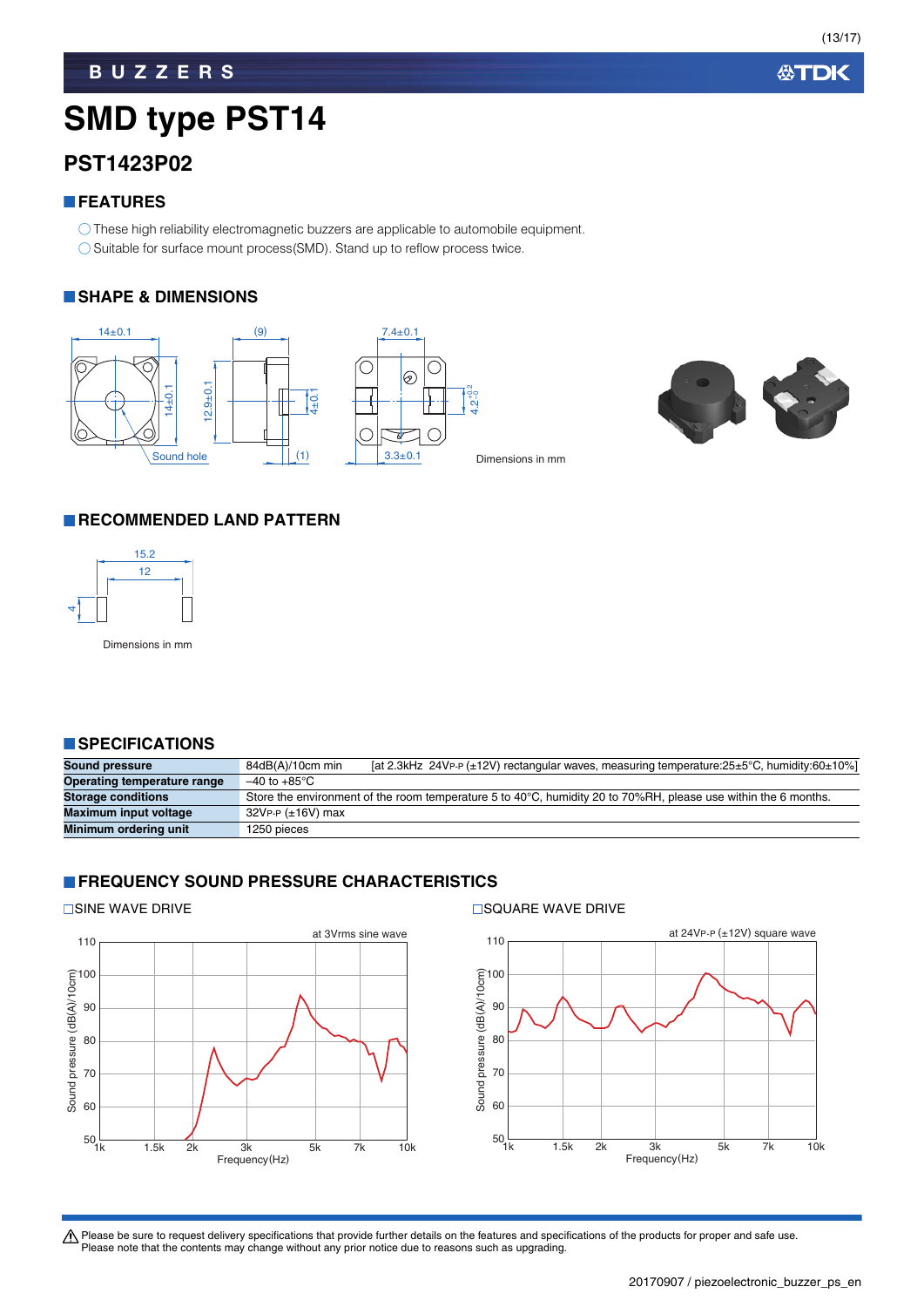**公TDK** 

#### **BUZZERS**

### **SMD type PST14**

#### **PST1423P02**

#### **RECOMMENDED REFLOW PROFILE**



t: Time

| <b>Preheating</b> |       |             | <b>Soldering</b> |             | Peak         |             |
|-------------------|-------|-------------|------------------|-------------|--------------|-------------|
| Temp.             |       | <b>Time</b> | Temp.            | <b>Time</b> | Temp.        | <b>Time</b> |
| T1                |       |             | Г3               | w           |              |             |
| $150^{\circ}$ C   | 180°C | 60 to 120s  | 230°C            | 20 to 40s   | 250 to 260°C | 5s max.     |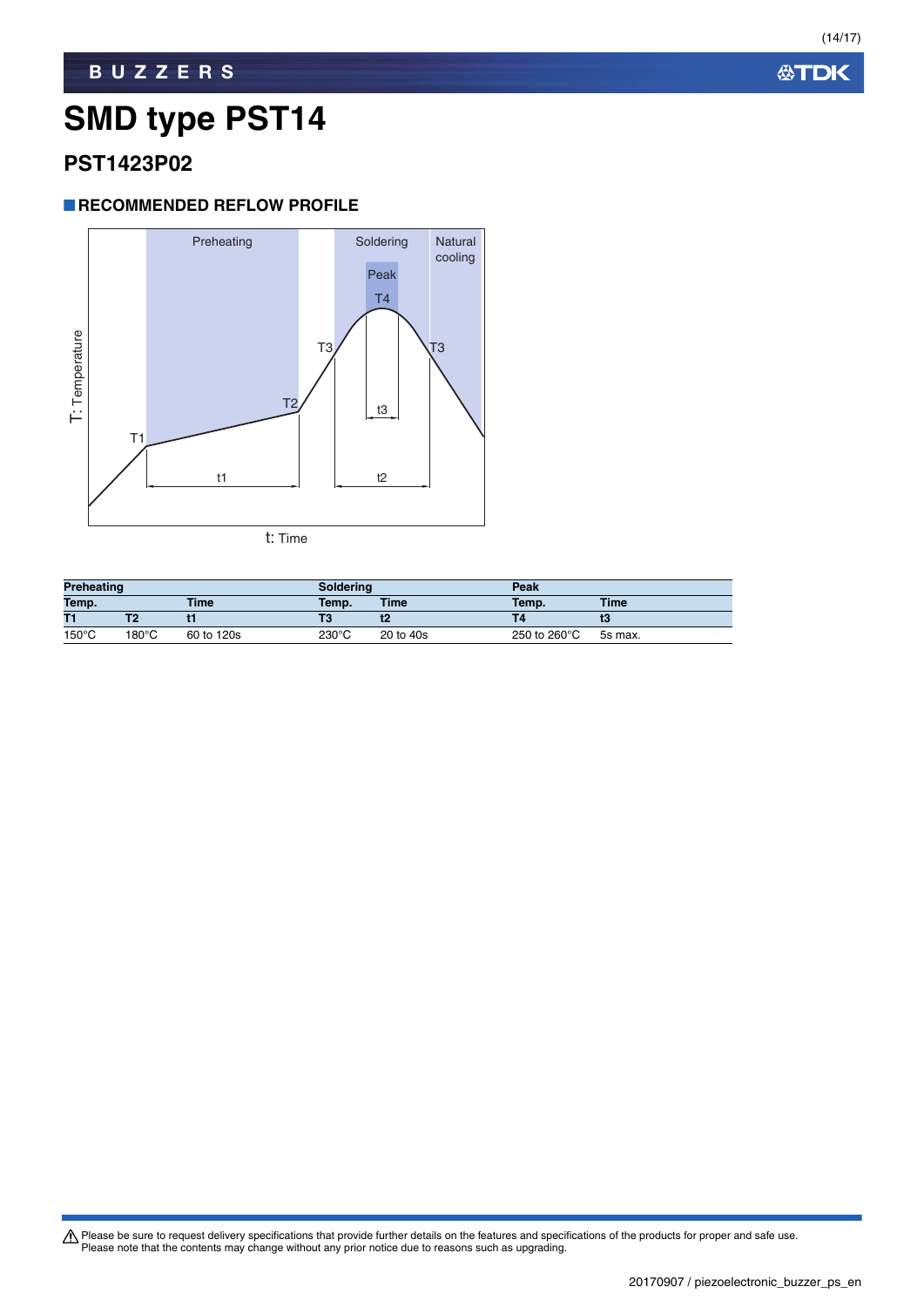**公TDK** 

#### **BUZZERS**

### **SMD type PST14**

#### **PST1423P02**

#### **PACKAGING STYLE**

#### **TAPING SPECIFICATIONS**



| $2.5 \pm 0.3$ | $\varnothing$ 13.2±0.3 | $21.0 + 0.4$ | $\varphi$ 100±2 | (R1.15) | $24.5 + 2/-0$ |
|---------------|------------------------|--------------|-----------------|---------|---------------|

#### **PRODUCTS INSTALL STATUS**



**□Carrier tape dimensions** 



Dimensions in mm F G T W A0 B0 D0 D1 E1 E2 K0 P0 P1 P2 11.5±0.1 (3.5) 0.5±0.05 24.0±0.3 14.5±0.2 14.5±0.2 ø1.5+0.1/-0 ø1.5±0.1 17.5±0.1 22.25+0.2/-0 9.5±0.1 4.0±0.1 20.0±0.1 2.0±0.1

Please be sure to request delivery specifications that provide further details on the features and specifications of the products for proper and safe use.<br>Please note that the contents may change without any prior notice d

20170907 / piezoelectronic\_buzzer\_ps\_en.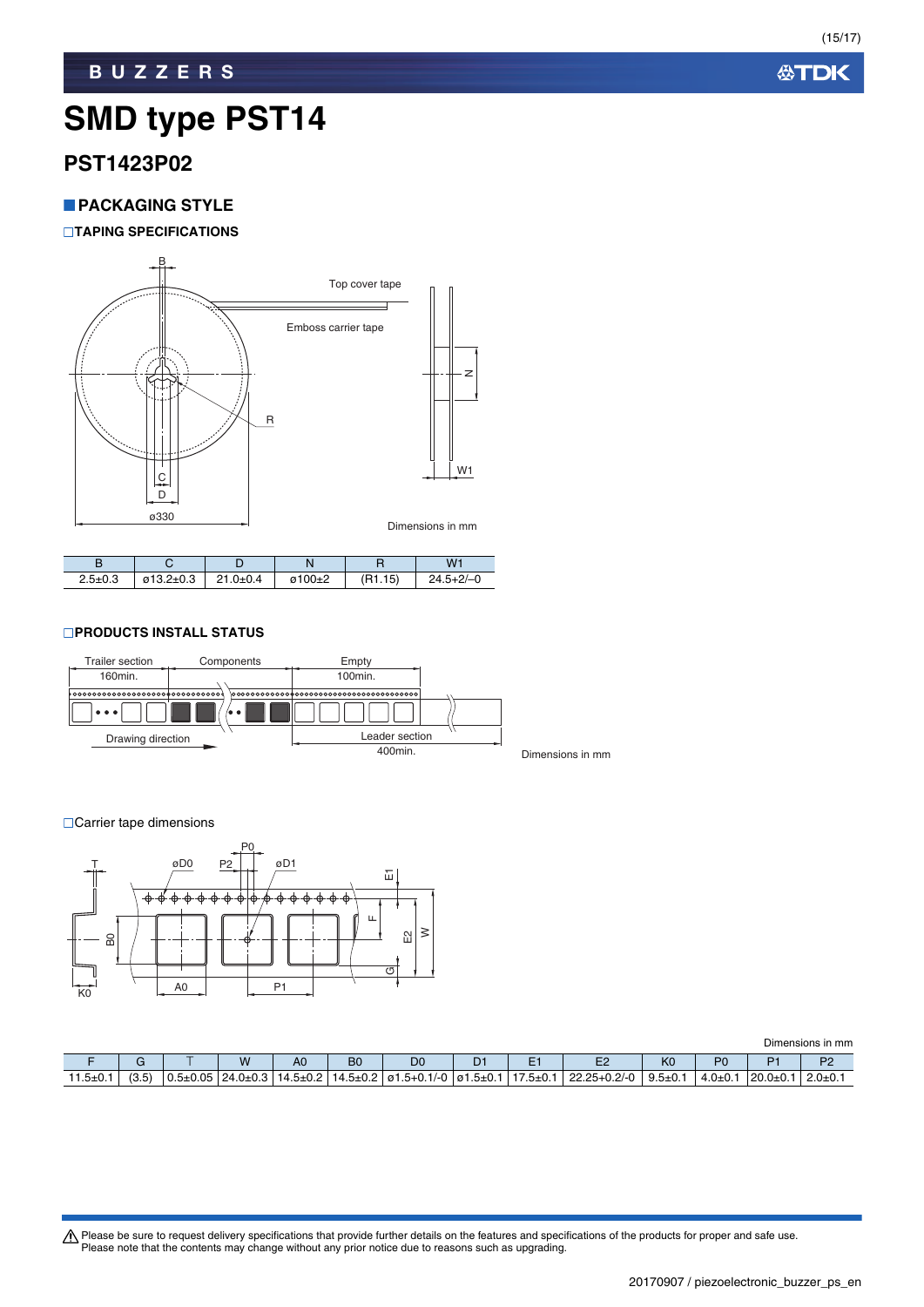**公TDK** 

### **Lead wire type PS15**

#### **PS1550L40N**

#### **FEATURES**

- $\bigcirc$  Miniature size(ø15×T1.6mm).
- $\bigcirc$  High cost performance.
- The installation of this type is easy with both-sided tape.
- This product adopts an excellent both-sided adhesive tape in bonding and the sound characteristic.

#### **SHAPE & DIMENSIONS**



#### **SPECIFICATIONS**

| Operating temperature range | $-10$ to $+70^{\circ}$ C                                         |
|-----------------------------|------------------------------------------------------------------|
| <b>Storage conditions</b>   | $+5$ to $+40^{\circ}$ C, 20 to 70%RH, please use within 6 months |
| Maximum input voltage       | <b>Iwithout DC biasi</b><br>20V <sub>0</sub> -P max.             |
| Minimum delivery unit       | 4000 pieces                                                      |

#### **FREQUENCY SOUND PRESSURE CHARACTERISTICS**

#### **□SINE WAVE DRIVE**





 The frequency characteristic changes depending on the case shape and the installation method.